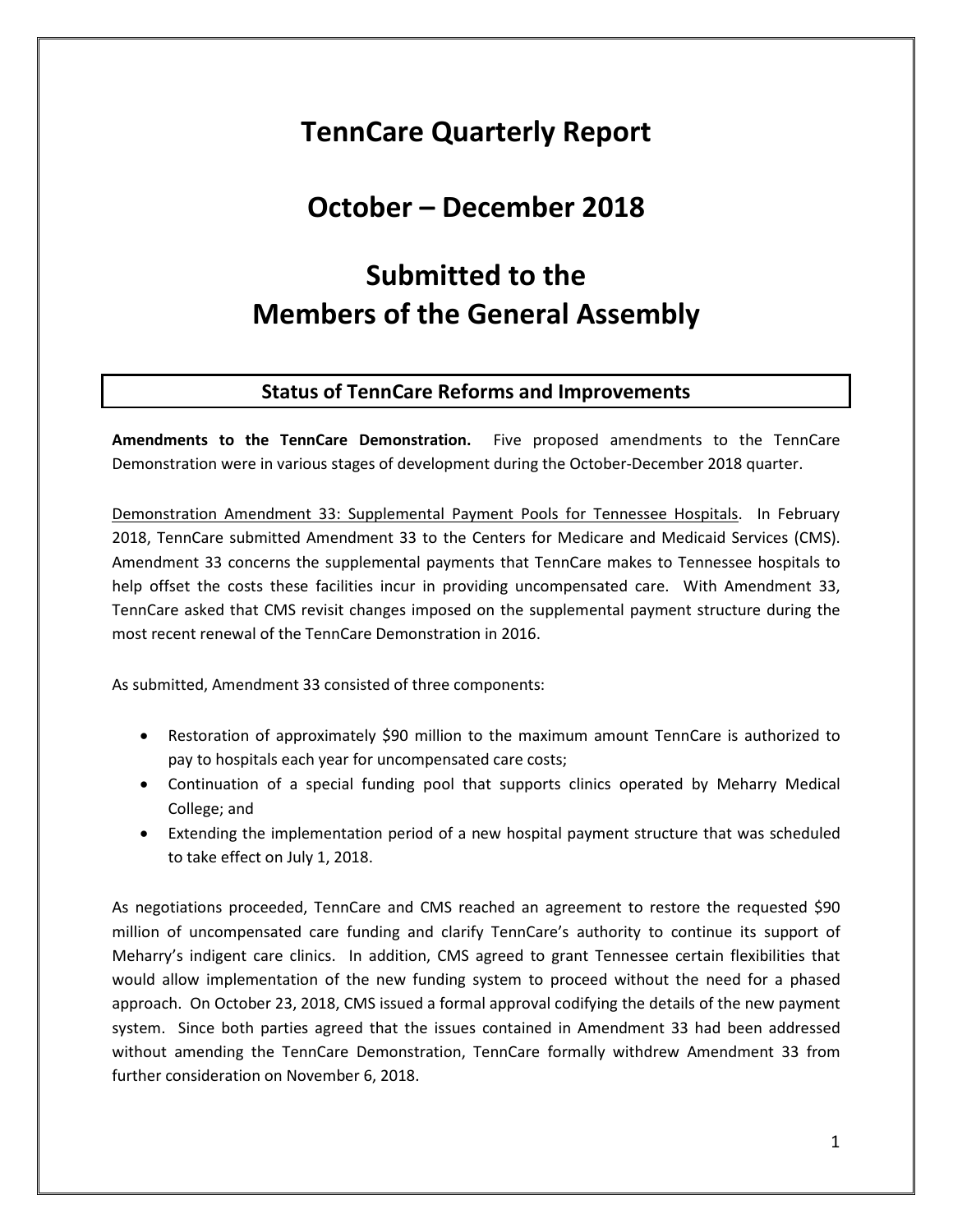Demonstration Amendment 35: Substance Use Disorder Services. In May 2018, TennCare submitted Demonstration Amendment 35 to CMS. Amendment 35 would modify the TennCare benefits package to cover residential substance use disorder (SUD) treatment services in facilities with more than 16 beds. The federal government classifies such facilities as "institutions for mental diseases" (IMDs), and federal law prohibits the expenditure of federal Medicaid dollars for services delivered to adults in these facilities. Historically, TennCare's managed care organizations (MCOs) were permitted to cover residential treatment services in IMDs, if the MCO determined that such care was medically appropriate and cost-effective as compared to other treatment options. However, CMS recently issued regulations restricting the ability of MCOs to pay for services in these facilities. Specifically, the new federal regulation limits this option to treatment stays of no more than [1](#page-1-0)5 days per calendar month.<sup>1</sup> TennCare is seeking authority with Amendment 35 to allow enrollees to receive short-term services in IMDs beyond the 15-day limit in federal regulation, up to 30 days per admission.

During the October-December 2018 quarter, TennCare and CMS continued their discussions concerning Amendment 35. As of the end of the October-December quarter, CMS's review of Amendment 35 was ongoing.

Demonstration Amendment 36: Providers of Family Planning Services. Amendment 36 was submitted to CMS on August 10, 2018. Amendment 36 grew out of Tennessee's 2018 legislative session and, in particular, Public Chapter No. 682, which established that it is the policy of the state of Tennessee to favor childbirth and family planning services that do not include elective abortions within the continuum of care or services, and to avoid the direct or indirect use of state funds to promote or support elective abortions.

Amendment 36 requests authority for TennCare to establish state-specific criteria for providers of family planning services, and to exclude any providers that do not meet these criteria from participation in the TennCare program. As specified in Public Chapter No. 682, TennCare is proposing to exclude any entity that performed, or operated or maintained a facility that performed, more than 50 abortions in the previous year, including any affiliate of such an entity.

CMS held a 30-day federal public comment period on Amendment 36 that ran from August 24 through September 23, 2018. As of the end of the October-December 2018 quarter, CMS's review of Amendment 36 was ongoing.

Demonstration Amendment 37: Modifications to Employment and Community First CHOICES. On November 8, 2018, TennCare submitted Amendment 37 to CMS. Amendment 37 primarily concerns modifications to be made to Employment and Community First (ECF) CHOICES, TennCare's managed long-term services and supports program that is specifically geared toward promoting and supporting integrated, competitive employment and independent, integrated living as the first and preferred option for people with intellectual and developmental disabilities.

<span id="page-1-0"></span> $^{1}$  See 42 CFR § 438.6(e).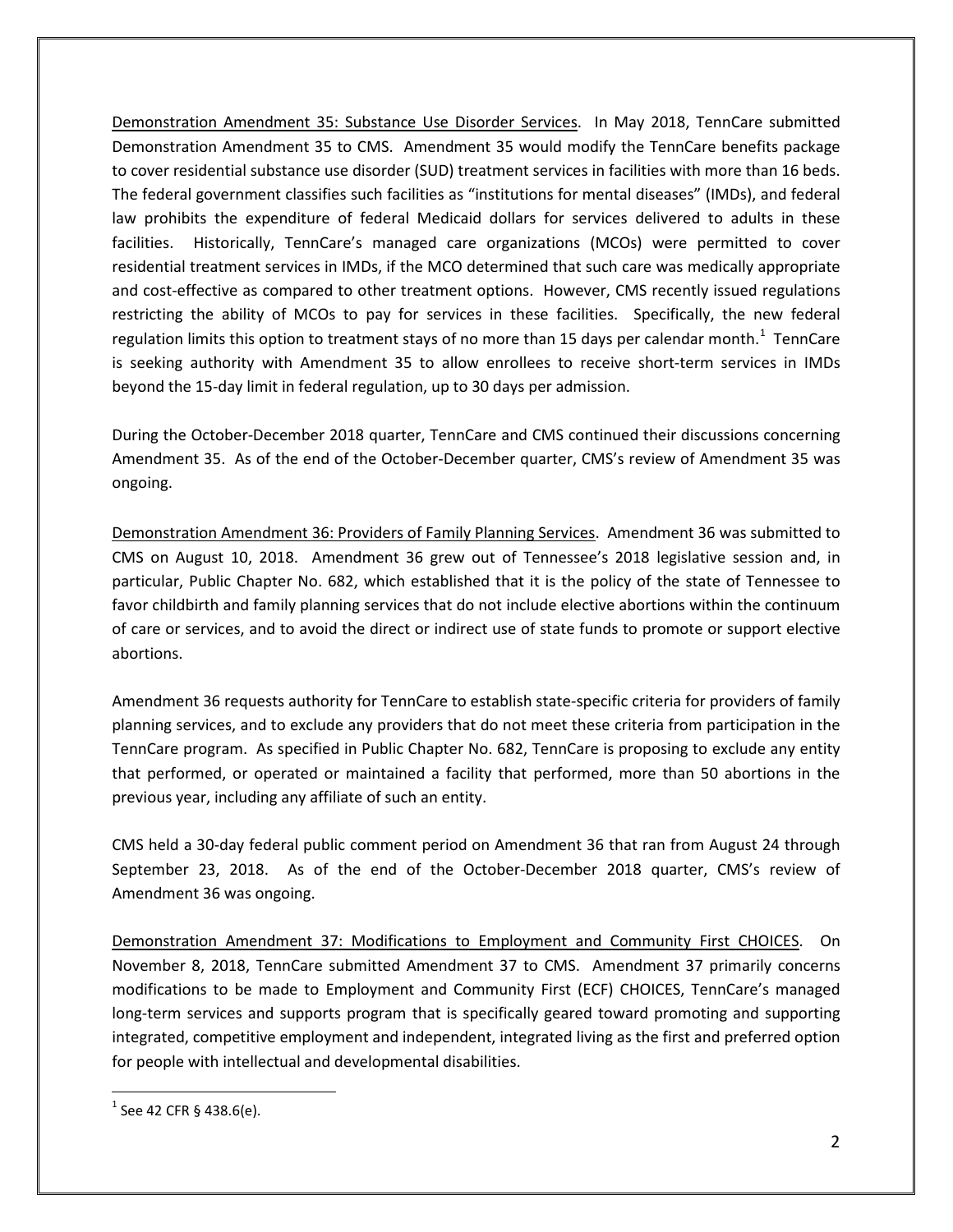The primary modification to ECF CHOICES contained in Amendment 37 is the addition of two new benefits and two new benefit groups in which the services would be available:

- ECF CHOICES Group 7 would serve a small group of children who live with their family and have intellectual and/or developmental disabilities (I/DD) and severe co-occurring behavioral health and/or psychiatric conditions. These children—who are at significant risk of placement outside the home (e.g., State custody, hospitalization, residential treatment, incarceration)—would receive family-centered behavioral health treatment services with family-centered home and community-based services (HCBS).
- ECF CHOICES Group 8 would serve adults with I/DD and severe behavioral and/or psychiatric conditions who are transitioning out of a highly structured and supervised environment to achieve and maintain stable, integrated lives in their communities. Individuals in Group 8 would receive short-term intensive community-based behavioral-focused transition and stabilization services and supports.

Other changes to ECF CHOICES contained in Amendment 37 include modifications to expenditure caps for existing benefit groups within the program, revised eligibility processes to facilitate transitions from institutional settings to community-based settings, and modifications and clarifications to certain ECF CHOICES service definitions.

Apart from the changes to ECF CHOICES, Amendment 37 would also revise the list of populations automatically assigned to the TennCare Select health plan by allowing children receiving Supplemental Security Income to have the same choice of managed care plans as virtually all other TennCare members.

As of the end of the October-December 2018 quarter, CMS's review of Amendment 37 was ongoing.

Demonstration Amendment 38: Community Engagement. TennCare submitted Amendment 38 to CMS on December 28, 2018. Demonstration Amendment 38 implements a state law (Public Chapter No. 869) enacted by the Tennessee General Assembly in 2018. This law directed TennCare to seek federal authorization to establish reasonable work and community engagement requirements for non-pregnant, non-elderly, non-disabled adults enrolled in the TennCare program who do not have dependent children under the age of six. The legislation also required TennCare to seek approval from the U.S. Department of Health and Human Services (HHS) to use funds from the state's Temporary Assistance for Needy Families (TANF) program to support implementation of the community engagement program.

TennCare engaged in extensive preparations and public notice activities related to Amendment 38. Among these activities were the following: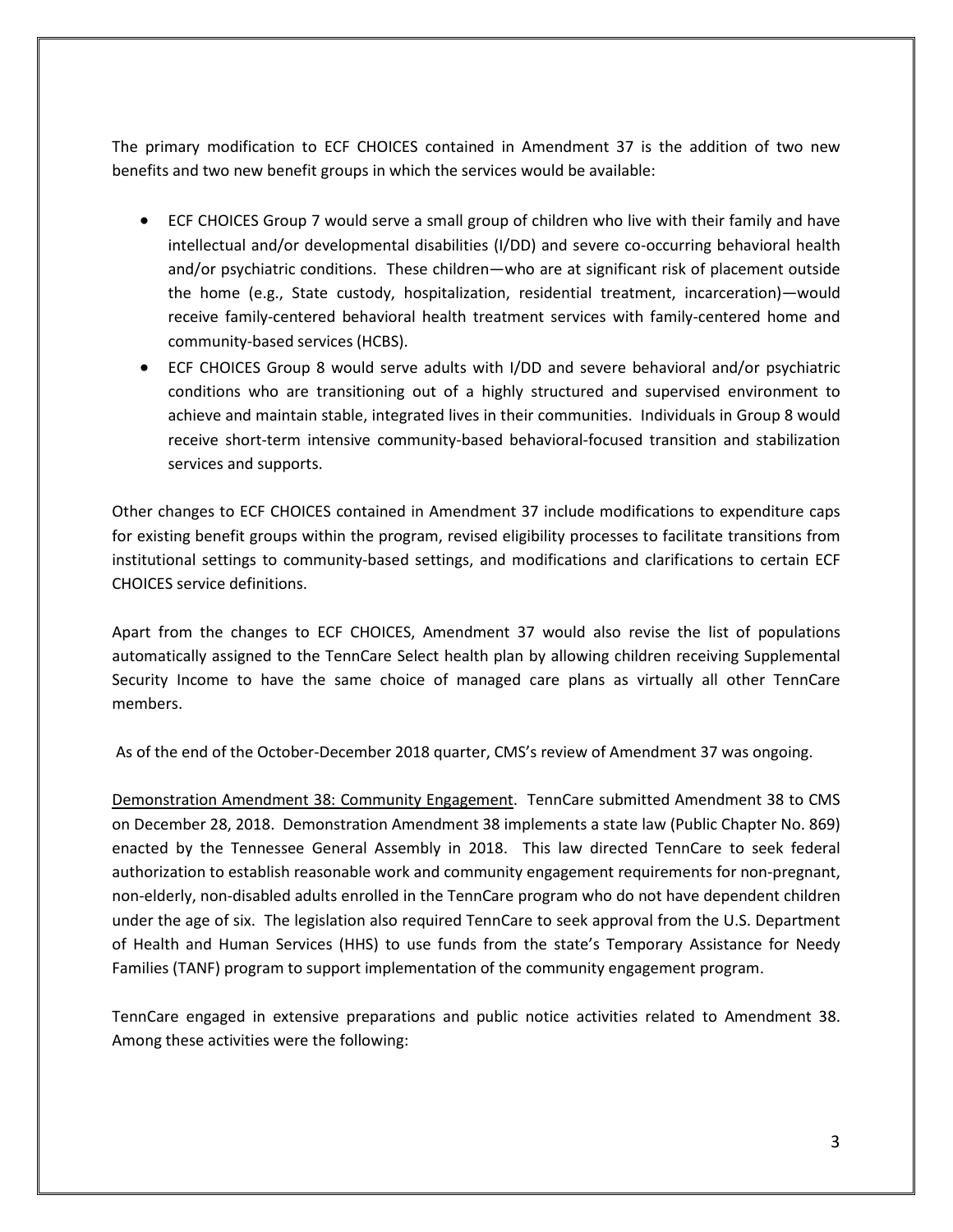- A stakeholder meeting in Nashville in August 2018, in which more than 70 individuals representing advocacy organizations, healthcare providers, managed care organizations, legislators and legislative staff, State agencies, and other interested parties participated;
- A public notice and comment period that ran from September 24 through October 26, 2018, during which time a draft amendment outlining TennCare's proposal was posted and more than 150 sets of written comments were received; and
- Public hearings during October 2018 in each grand region of the state.

Feedback gathered in all of these forums informed the demonstration amendment that was submitted to CMS on December 28. As of the end of the October-December 2018 quarter, CMS was reviewing Amendment 38.

**Beneficiary Survey.** Every year since 1993, the Boyd Center for Business and Economic Research (BCBER) at the University of Tennessee in Knoxville has conducted a survey of Tennessee citizens— TennCare enrollees, individuals with private insurance, and uninsured individuals alike—to assess their opinions about health care. Respondents provide feedback on a range of topics, including demographics (age, household income, family size, etc.), perceptions of quality of care received, and behavior relevant to health care (the type of provider from whom an individual is most likely to seek initial care, the frequency with which care is sought, etc.).

On October 29, 2018, BCBER published a summary of the results of the most recent survey titled "The Impact of TennCare: A Survey of Recipients, 2018". Although the findings of a single survey must be viewed in context of long-term trends, several results from the 2018 report are noteworthy:

- Satisfaction with TennCare remained high. Ninety-five percent of respondents covered by TennCare expressed satisfaction with the quality of care they had received. This level of satisfaction tied for the highest in the program's history and was the fifth time in eight years and the second year in a row—that this peak had been attained. In addition, 2018 was the tenth straight year in which survey respondents had reported satisfaction levels exceeding ninety percent.
- The uninsured rate in Tennessee remained relatively low. Although the percentage of respondents classifying themselves as uninsured rose from 6.1 percent in 2017 to 6.7 percent in 2018, the 2018 mark was nonetheless the fourth lowest level in the last 14 years. Furthermore, the percentage of individuals classifying their children as uninsured was 2.3 percent, which was also the fourth lowest level in the last 14 years.
- TennCare families sought care from physicians more frequently than the Tennessee population as a whole. Thirty-one percent of heads of households with TennCare reported seeing a doctor weekly or monthly, and fourteen percent reported doing so for their children. By contrast, only thirteen percent of all heads of households reported seeing a doctor weekly or monthly, and only eight percent reported doing so for their children.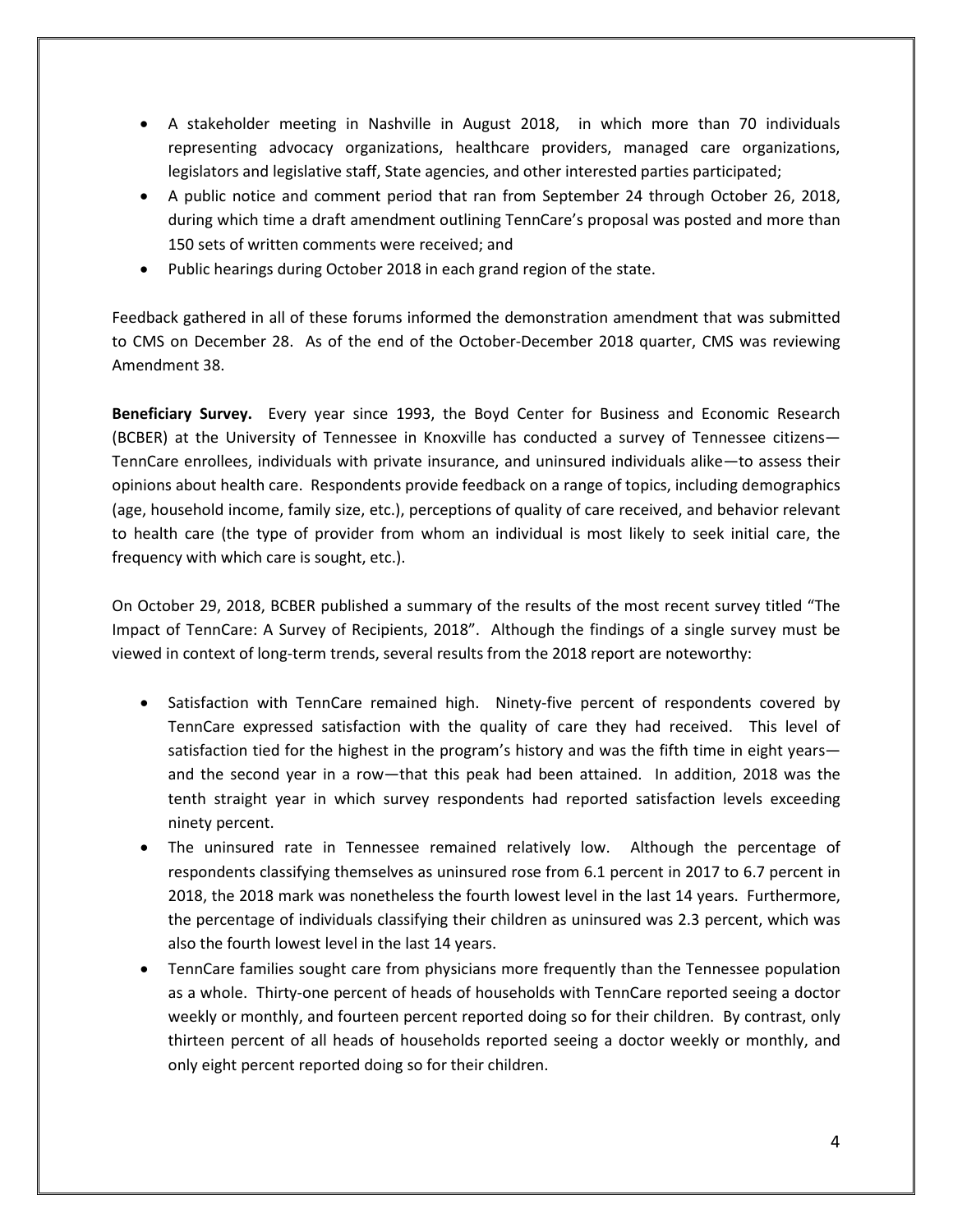In summary, the report notes, "TennCare continues to receive positive feedback from its recipients, with 95 percent reporting satisfaction with the program. This positive feedback is a strong indication that TennCare is providing satisfactory medical care and meeting the expectations of those it serves." BCBER's report may be viewed in its entirety online at [http://cber.haslam.utk.edu/tncare/tncare18.pdf.](http://cber.haslam.utk.edu/tncare/tncare18.pdf)

**Tennessee Eligibility Determination System.** The Tennessee Eligibility Determination System (or "TEDS") is the name of the system that will be used by the Division of TennCare to process applications and identify persons who are eligible for the TennCare and CoverKids programs. The first pilot phase of TEDS went live on October 22, 2018. This launch featured a new system for staff use, with a complex rules engine and many new interfaces that can be used to verify data submitted by applicants and to make eligibility decisions. TennCare staff also continued to test the next wave of TEDS functionality that will be released in January 2019, including such elements as a new appeals module and a mechanism by which enrollees may report changes and renew their eligibility for benefits.

In addition, Pilot Wave 1 included a new online self-service portal called "TennCare Connect." TennCare Connect allows applicants and enrollees not only to submit applications and requested verifications, but also to view notices and eligibility periods. For Pilot Wave 1, the portal was made available to residents in three counties, and information gained in this preliminary rollout is being used to improve the system as it becomes more widely available during subsequent phases of the TEDS project.

"TennCare Connect" is also the name of a new mobile application that allows applicants and enrollees to submit requested verifications, view notices and eligibility periods, and make changes to their demographic information via a mobile device (such as a smartphone). The application was released as part of Pilot Wave 1.

**Update on Episodes of Care.** Episodes of care is a delivery system reform strategy that focuses on acute or specialist-driven health care delivered during a specified time period to treat physical or behavioral conditions such as an acute diabetes exacerbation or total joint replacement. Each episode has a principal accountable provider who is in the best position to influence the cost and quality of the episode.

The design of the episodes initiative continues to evolve based on program experience and stakeholder feedback. During the October-December 2018 quarter, in response to comments from providers, TennCare developed a policy to address the issue of facility costs within the perinatal episode. The perinatal episode concerns women with low- to medium-risk pregnancies who give birth to a live infant. Providers involved in a perinatal episode had expressed the concern that they could be subject to "risk sharing" penalties for performing deliveries at a high-cost hospital, even when a lower-cost hospital was not available in the same geographical area. According to the new policy, however, TennCare's managed care organizations will automatically adjust payments in a perinatal episode to ensure that eligible providers are not penalized in such circumstances.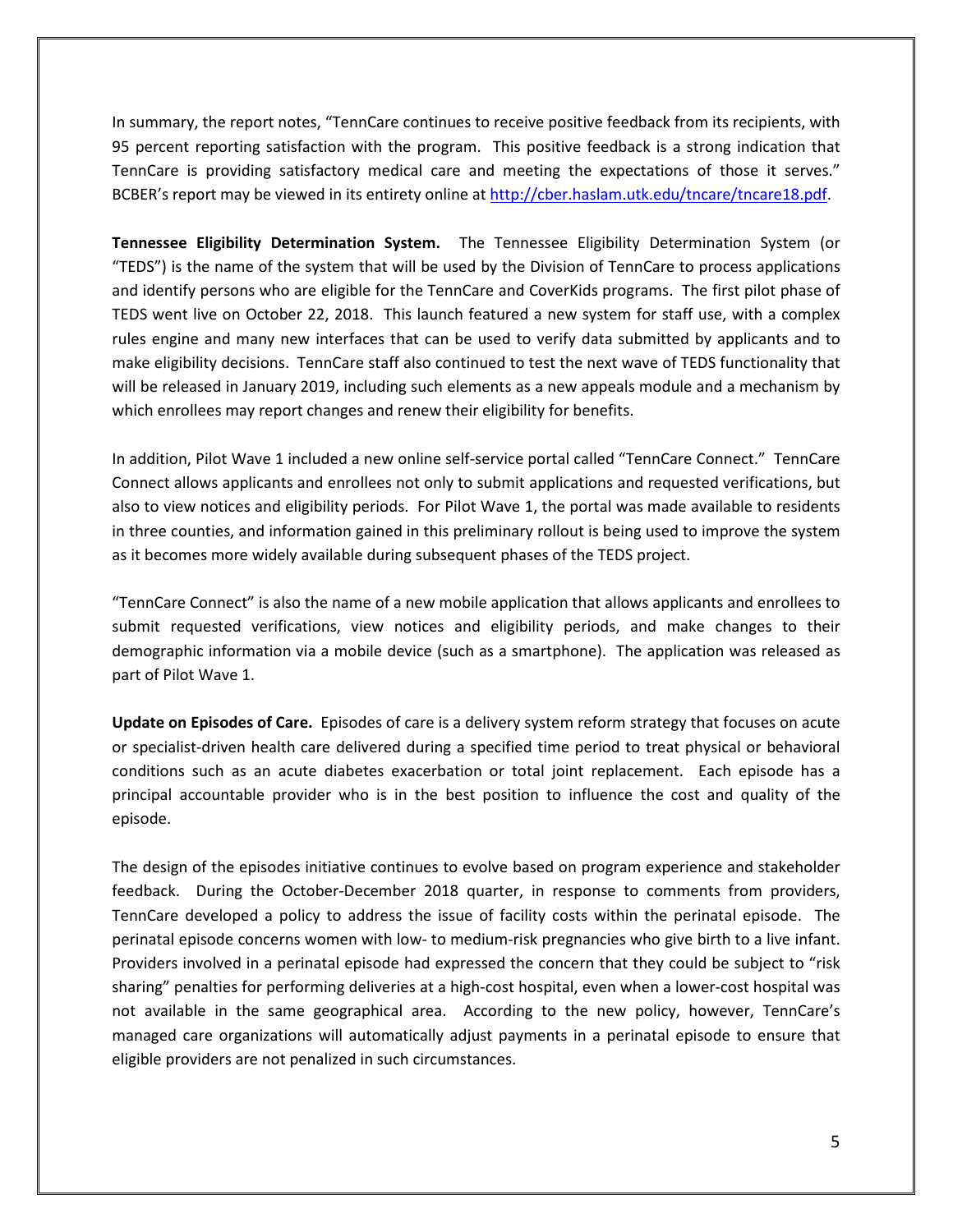**Incentives for Providers to Use Electronic Health Records.** The Electronic Health Records (EHR) Incentive Program is a partnership between federal and state governments that grew out of the Health Information Technology for Economic and Clinical Health (HITECH) Act of 2009. The purpose of the program is to provide financial incentives to Medicaid providers<sup>[2](#page-5-0)</sup> to replace outdated, often paperbased approaches to medical record-keeping with Certified Electronic Health Record Technology (as defined by CMS) that meets rigorous criteria and that can improve health care delivery and quality. The federal government provides 100 percent of the funding for the incentive payments and 90 percent of the funding for administrative costs. Tennessee's EHR program<sup>[3](#page-5-1)</sup> has issued payments for six years to eligible professionals and for three years to eligible hospitals.

EHR payments made by TennCare during the October-December 2018 quarter as compared with payments made throughout the life of the program appear in the table below:

| <b>Payment Type</b>  | <b>Number of Providers</b><br><b>Paid During the Quarter</b> | <b>Quarterly Amount</b><br>Paid (Oct-Dec 2018) | <b>Cumulative Amount</b><br>Paid to Date <sup>4</sup> |
|----------------------|--------------------------------------------------------------|------------------------------------------------|-------------------------------------------------------|
| First-year payments  |                                                              | Ş0                                             | \$179,404,230                                         |
| Second-year payments | 20                                                           | \$161,500                                      | \$59,074,761                                          |
| Third-year payments  |                                                              | \$651,648                                      | \$35,681,002                                          |
| Fourth-year payments |                                                              | \$59,500                                       | \$6,924,679                                           |
| Fifth-year payments  |                                                              | \$25,500                                       | \$4,037,502                                           |
| Sixth-year payments  |                                                              | \$17,000                                       | \$2,045,099                                           |

Technical assistance activities, outreach efforts, and other EHR-related projects conducted by TennCare staff during the quarter included the following:

- Communicating with and assisting providers via emails (including targeted emails to eligible professionals attesting to "meaningful use" of EHR technology), technical assistance calls, webinars, and onsite visits;
- Finalizing Program Year 2017 meaningful use attestations for returning eligible professionals;
- Partnering with the Tennessee Primary Care Association to provide clinical education and outreach to Federally Qualified Health Centers seeking to attest to meaningful use;
- Modifying Tennessee's Provider Incentive Payment Program (PIPP) online portal to account for provisions of CMS's 2019 Inpatient Prospective Payment System final rule;

<span id="page-5-0"></span><sup>&</sup>lt;sup>2</sup> CMS allows two types of providers to participate in the Medicaid EHR Incentive Program: eligible professionals (medical and osteopathic physicians, nurse practitioners, certified nurse midwives, dentists, and physician assistants who meet certain criteria) and eligible hospitals (acute care hospitals, critical access hospitals, and children's hospitals).

<span id="page-5-1"></span> $3$  In April 2018, CMS announced that its EHR programs would be renamed "Promoting Interoperability (PI) Programs." While Tennessee's EHR initiative falls within the scope of CMS's PI Programs, TennCare continues to refer to its initiative as "EHR Incentive Program" for purposes of clarity and consistency in communications with providers.

<span id="page-5-2"></span><sup>4</sup> Cumulative totals associated with first-year, second-year, and third-year payments reflect recoupments of payments from previous quarters. The need for these recoupments was identified through standard auditing processes.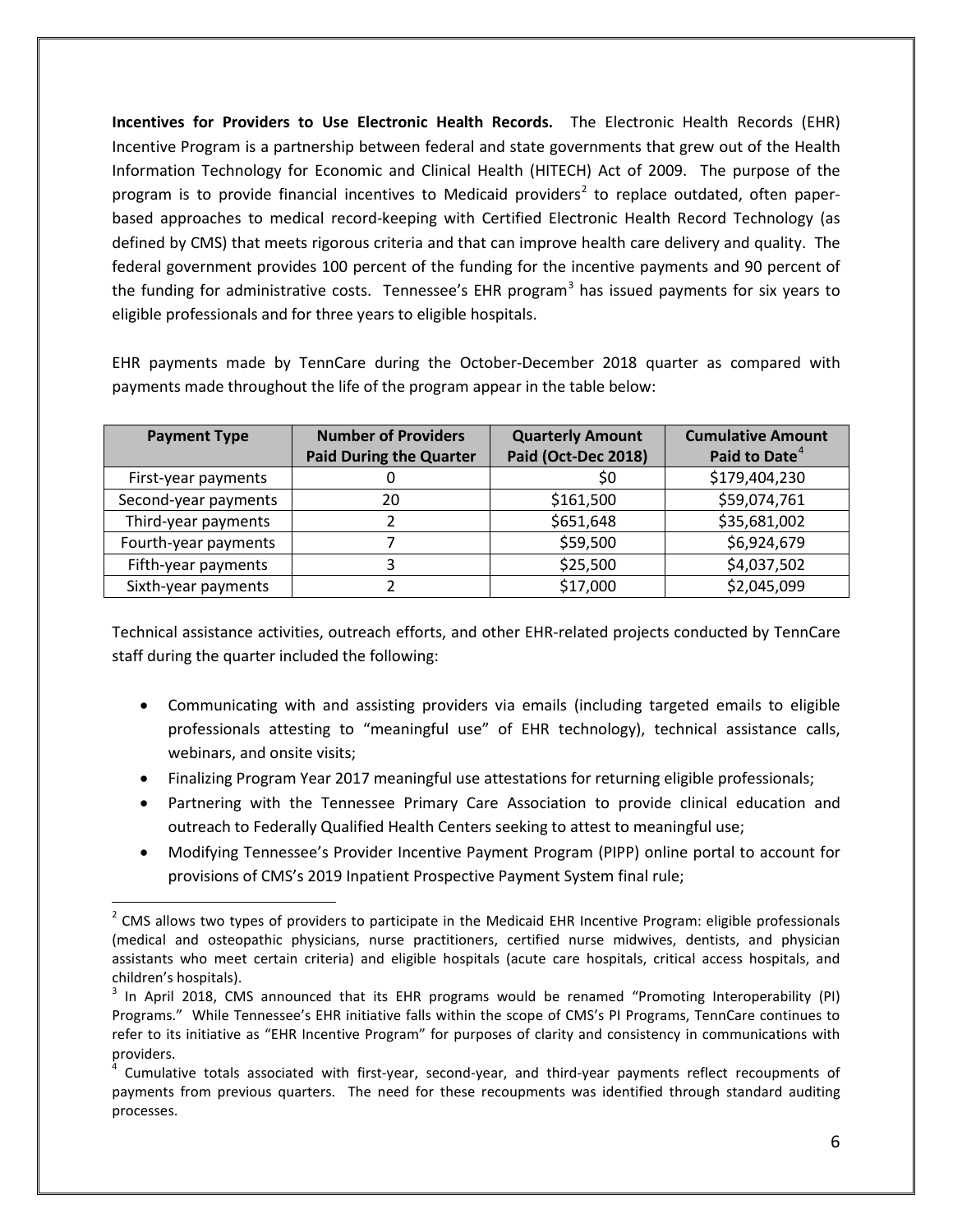- Finalizing the software that will allow providers to submit 2018 program year attestations; and
- Newsletters and alerts distributed by TennCare's EHR ListServ.

Although enrollment of new providers concluded on April 30, 2017, TennCare's EHR Incentive Program will continue through the 2021 program year as required by CMS rules. Tennessee's program team continues to work with a variety of provider organizations to maintain the momentum of the program. Current outreach efforts focus on two primary elements: encouraging new attestations from eligible professionals who have yet to earn payments in six separate years, and ensuring that EHR is used by providers to improve clinical decision-making and health outcomes. In support of this outreach strategy, TennCare staff participated in a number of events during the October-December 2018 quarter, including the Tennessee Medical Association Insurance Workshops in Chattanooga, Jackson, Kingsport, Knoxville, Memphis, and Nashville; the  $69<sup>th</sup>$  Annual Scientific Assembly of the Tennessee Academy of Family Physicians; and the UnitedHealthcare Provider Information Expos in Knoxville, Memphis, and Nashville.

**Pharmacy Benefits Management (PBM) Procurement.** TennCare contracts with a pharmacy benefits manager, or PBM, to administer its outpatient drug formulary for enrollees with a pharmacy benefit. With just over a year remaining until the contract between TennCare and its current PBM, Magellan Medicaid Administration, Inc., was scheduled to expire, TennCare issued a request for proposals (RFP) for PBM services on September 4, 2018.

The RFP outlines an array of services that would be required of the new contractor. Among those services are—

- Establishing and managing a pharmacy network;
- Building a claims processing system and loading it with all information (enrollee data, edits specific to TennCare's outpatient formulary, clinical/quantity requirements, etc.) necessary for adjudication of claims;
- Creating a call center and website to assist patients and providers; and
- Managing supplemental rebates.

The deadline for potential bidders to respond to the RFP was December 3, 2019. By December 27, TennCare had completed its evaluation of the bidders' technical responses to the RFP (i.e., their responses to questions concerning finances, experience and qualifications, implementation of the proposed contract, etc.). As of the end of the October-December 2018 quarter, the winning bidder was scheduled to be announced on January 9, 2019. Once the contract goes into effect on or around March 18, 2019, the new PBM will have several months of readiness activities before delivery of pharmacy services to TennCare members would begin on January 1, 2020.

*Wilson v. Gordon. Wilson v. Gordon* is a class action lawsuit filed against the Division of TennCare by the Tennessee Justice Center, the Southern Poverty Law Center, and the National Health Law Program. The suit, which is being heard by the U.S. District Court for the Middle District of Tennessee, alleges federal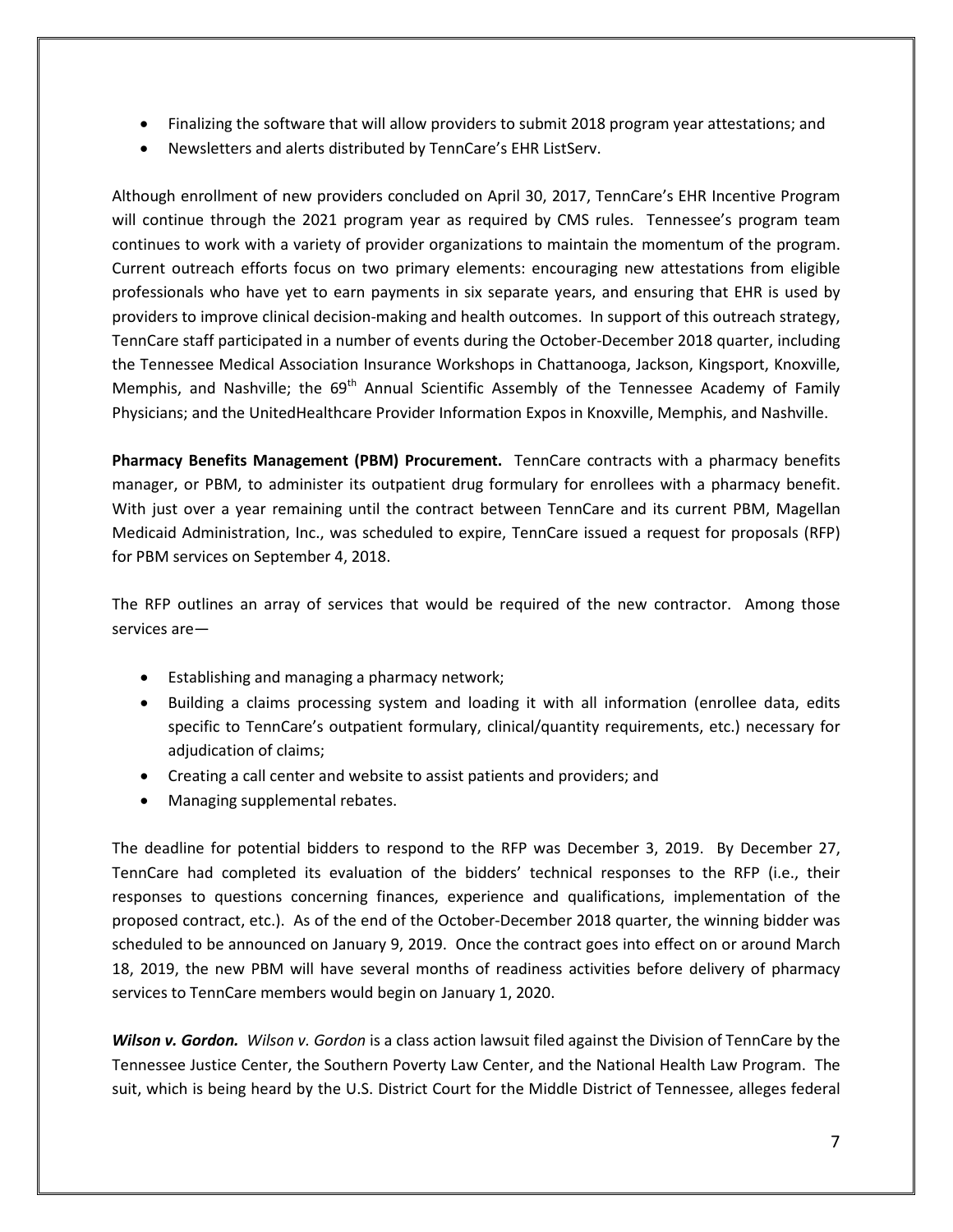noncompliance in the Medicaid application and appeals process TennCare has been using since implementation of the Affordable Care Act.

In October 2018, the *Wilson* case proceeded to trial with Judge William L. Campbell, Jr. presiding. The parties to the case completed post-hearing filings in December 2018. As of the end of the October-December 2018 quarter, Judge Campbell had not ruled on the parties' post-trial motions or issued a final decision in the case.

*Shackelford v. Long.*This lawsuit (formerly known as *Roan and Shackelford v. Long*) was filed against TennCare in December 2017 by the Tennessee Justice Center and the Legal Aid Society of Middle Tennessee and the Cumberlands. The litigation, which is being heard by the U.S. District Court for the Middle District of Tennessee, concerns limitations placed by TennCare on private duty nursing services for individuals aged 21 and older. The purpose of the limitations—approved by CMS in 2008—is to ensure that private duty nursing expenditures are managed in a medically appropriate yet financially sustainable manner.

When a child enrolled in TennCare receives private duty nursing services in excess of the limits applicable to adult enrollees, the enrollee's MCO works with the child and his family prior to the child's  $21<sup>st</sup>$  birthday to help transition the individual to a different level of benefits that best meets his needs (and that can include long-term services and supports). In *Shackelford v. Long*, a plaintiff with disabilities who received private duty nursing services as a child challenged TennCare's ability to implement limits on the services he received as an adult. The plaintiff alleged that TennCare's limits violated the Americans with Disabilities Act (ADA) and sought an injunction prohibiting TennCare from reducing the services he was receiving. The State timely filed a response to the Motion for Preliminary Injunction, as well as a Motion to Dismiss and a Notice of Constitutional Question.

The plaintiff's Motion for Preliminary Injunction was heard in November 2018, and Judge Waverly Crenshaw, Jr. subsequently ordered the parties to submit post-hearing filings and to participate in mediation scheduled for January 2019. By the conclusion of the October-December 2018 quarter, Judge Crenshaw had not issued a ruling on the Plaintiff's request for a preliminary injunction.

**Supplemental Payments to Tennessee Hospitals.** The Division of TennCare makes supplemental payments to qualifying Tennessee hospitals each quarter to help offset the costs these facilities incur in providing uncompensated care. The methodology for distributing these funds is outlined in Attachment H of the TennCare Demonstration Agreement with CMS. The supplemental payments made during the second quarter of State Fiscal Year 2019 are shown in the table below.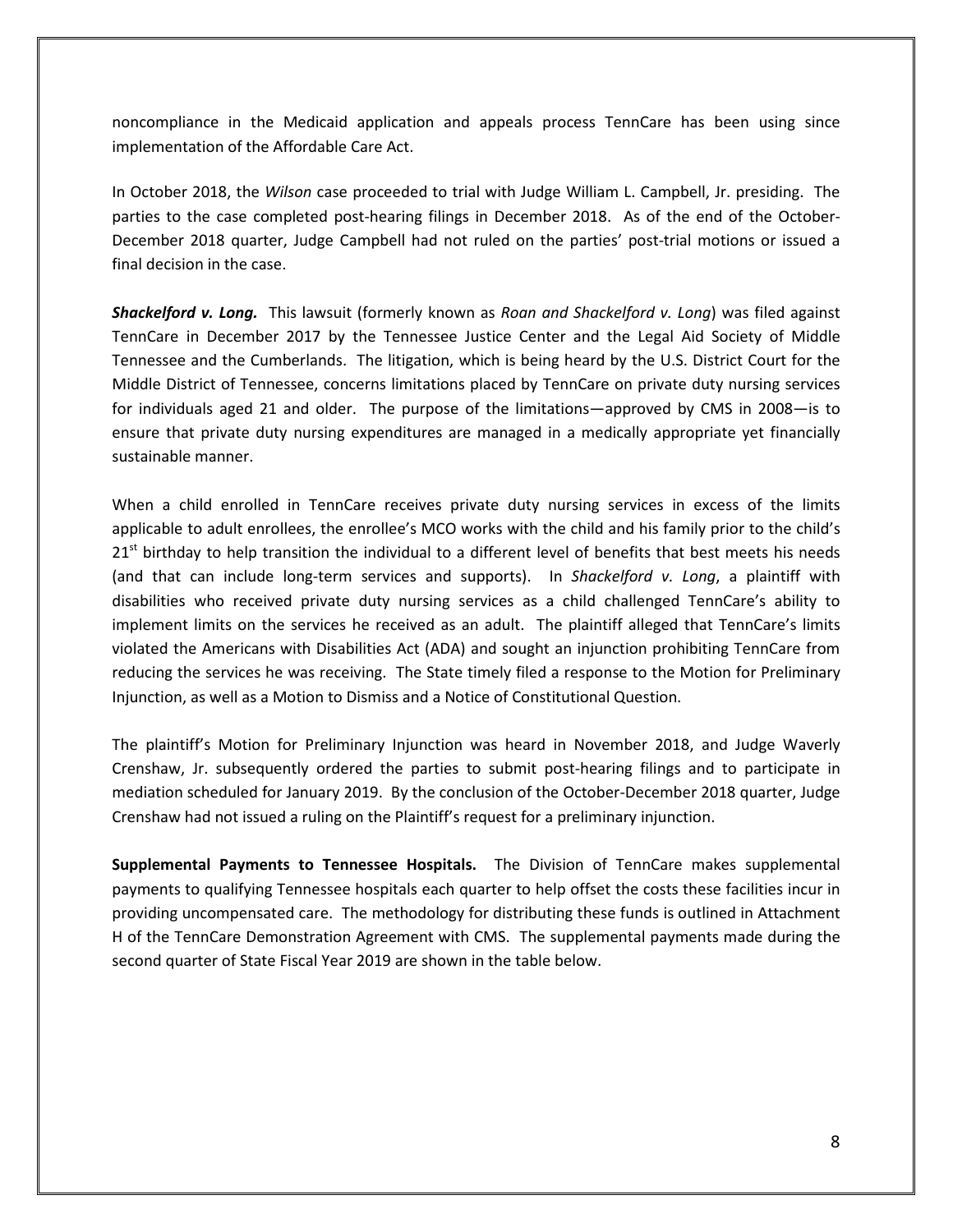|                                                  |                          | <b>Second Quarter</b> |
|--------------------------------------------------|--------------------------|-----------------------|
|                                                  |                          | Payments-             |
| <b>Hospital Name</b>                             | County                   | FY 2019               |
| Vanderbilt University Medical Center             | Davidson County          | \$3,955,316           |
| LeBonheur Children's Hospital                    | <b>Shelby County</b>     | \$3,870,293           |
| <b>Erlanger Medical Center</b>                   | <b>Hamilton County</b>   | \$2,903,636           |
| Regional One Health                              | <b>Shelby County</b>     | \$2,605,502           |
| East Tennessee Children's Hospital               | <b>Knox County</b>       | \$2,379,707           |
| University of Tennessee Medical Center           | <b>Knox County</b>       | \$1,813,414           |
| Johnson City Medical Center                      | <b>Washington County</b> | \$1,606,270           |
| Parkridge Medical Center                         | <b>Hamilton County</b>   | \$1,188,436           |
| <b>Methodist University Hospital</b>             | <b>Shelby County</b>     | \$1,063,968           |
| Saint Jude Children's Research Hospital          | <b>Shelby County</b>     | \$744,083             |
| <b>Baptist Memorial Hospital - Memphis</b>       | <b>Shelby County</b>     | \$604,035             |
| <b>TriStar Centennial Medical Center</b>         | Davidson County          | \$564,150             |
| Jackson - Madison County General Hospital        | <b>Madison County</b>    | \$548,671             |
| Nashville General Hospital                       | Davidson County          | \$490,862             |
| <b>TriStar Skyline Medical Center</b>            | Davidson County          | \$391,939             |
| <b>Parkwest Medical Center</b>                   | <b>Knox County</b>       | \$339,437             |
| Tennova Healthcare - Lebanon                     | <b>Wilson County</b>     | \$293,465             |
| Saint Francis Hospital                           | <b>Shelby County</b>     | \$274,207             |
| <b>Delta Medical Center</b>                      | <b>Shelby County</b>     | \$255,463             |
| Saint Thomas Rutherford Hospital                 | <b>Rutherford County</b> | \$235,543             |
| Saint Thomas Midtown Hospital                    | Davidson County          | \$229,710             |
| Fort Sanders Regional Medical Center             | <b>Knox County</b>       | \$217,979             |
| Tennova Healthcare - Physicians Regional Medical |                          |                       |
| Center                                           | <b>Knox County</b>       | \$216,508             |
| Holston Valley Medical Center                    | <b>Sullivan County</b>   | \$214,511             |
| Maury Regional Hospital                          | <b>Maury County</b>      | \$205,124             |
| Ridgeview Psychiatric Hospital and Center        | Anderson County          | \$186,757             |
| <b>TriStar Horizon Medical Center</b>            | <b>Dickson County</b>    | \$186,325             |
| Lincoln Medical Center                           | Lincoln County           | \$169,666             |
| Pathways of Tennessee                            | <b>Madison County</b>    | $\overline{$}162,767$ |
| <b>TriStar Summit Medical Center</b>             | Davidson County          | \$160,150             |
| West Tennessee Healthcare Dyersburg Hospital     | <b>Dyer County</b>       | \$158,192             |
| TriStar Southern Hills Medical Center            | Davidson County          | \$151,346             |
| <b>TriStar StoneCrest Medical Center</b>         | <b>Rutherford County</b> | \$141,399             |
| Sweetwater Hospital Association                  | Monroe County            | \$134,973             |
| <b>TriStar Hendersonville Medical Center</b>     | <b>Sumner County</b>     | \$134,280             |
| <b>Blount Memorial Hospital</b>                  | <b>Blount County</b>     | \$132,922             |
| LeConte Medical Center                           | Sevier County            | \$131,228             |
| Cookeville Regional Medical Center               | <b>Putnam County</b>     | \$127,168             |
| Tennova Healthcare - Cleveland                   | <b>Bradley County</b>    | \$122,681             |
| Tennova Healthcare - Clarksville                 | Montgomery County        | \$119,848             |

#### **Supplemental Hospital Payments for the Quarter**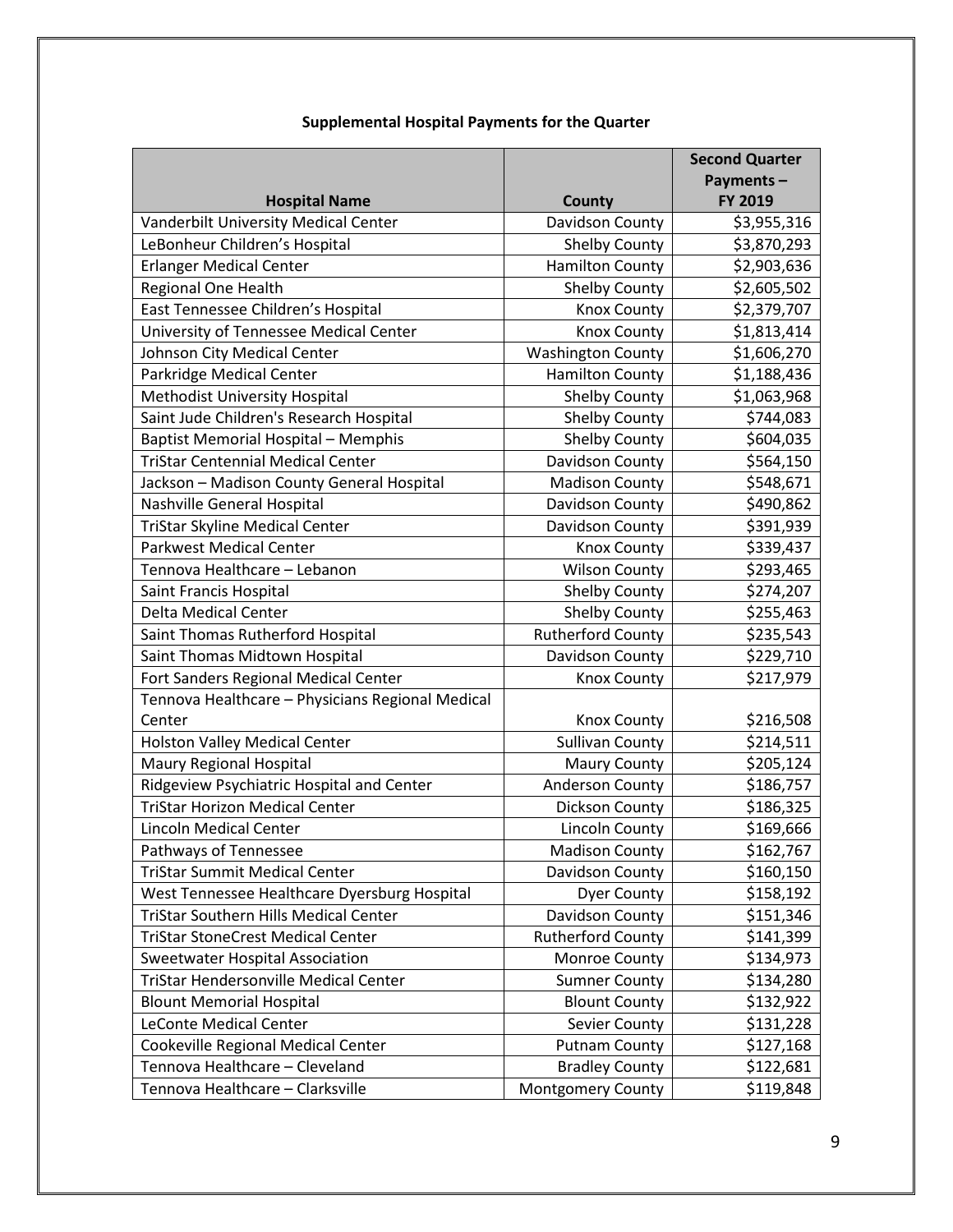|                                                   |                          | <b>Second Quarter</b> |
|---------------------------------------------------|--------------------------|-----------------------|
|                                                   |                          | Payments-             |
| <b>Hospital Name</b>                              | County                   | FY 2019               |
| Morristown - Hamblen Healthcare System            | Hamblen County           | \$116,190             |
| <b>Bristol Regional Medical Center</b>            | <b>Sullivan County</b>   | \$115,372             |
| <b>Sumner Regional Medical Center</b>             | <b>Sumner County</b>     | \$112,814             |
| Jellico Community Hospital                        | Campbell County          | \$103,274             |
| Indian Path Community Hospital                    | <b>Sullivan County</b>   | \$102,388             |
| Methodist Medical Center of Oak Ridge             | Anderson County          | \$99,453              |
| <b>Henry County Medical Center</b>                | <b>Henry County</b>      | \$91,230              |
| NorthCrest Medical Center                         | <b>Robertson County</b>  | \$86,179              |
| Baptist Memorial Hospital - Tipton                | <b>Tipton County</b>     | \$81,622              |
| <b>Sycamore Shoals Hospital</b>                   | <b>Carter County</b>     | \$81,612              |
| Franklin Woods Community Hospital                 | <b>Washington County</b> | \$77,003              |
| Laughlin Memorial Hospital                        | <b>Greene County</b>     | \$67,810              |
| Tennova Healthcare - Newport Medical Center       | Cocke County             | \$67,277              |
| <b>Hardin Medical Center</b>                      | <b>Hardin County</b>     | \$65,881              |
| Baptist Memorial Hospital - Union City            | <b>Obion County</b>      | \$65,602              |
| Tennova Healthcare - Harton                       | Coffee County            | \$65,481              |
| Tennova Healthcare - LaFollette Medical Center    | Campbell County          | \$63,037              |
| Southern Tennessee Regional Health System -       |                          |                       |
| Winchester                                        | <b>Franklin County</b>   | \$60,511              |
| Starr Regional Medical Center - Athens            | <b>McMinn County</b>     | \$60,210              |
| <b>Roane Medical Center</b>                       | Roane County             | \$47,050              |
| West Tennessee Healthcare Volunteer Hospital      | <b>Weakley County</b>    | \$46,843              |
| <b>Unity Medical Center</b>                       | Coffee County            | \$46,610              |
| <b>TrustPoint Hospital</b>                        | <b>Rutherford County</b> | \$41,269              |
| Southern Tennessee Regional Health System -       |                          |                       |
| Pulaski                                           | <b>Giles County</b>      | \$40,444              |
| Williamson Medical Center                         | <b>Williamson County</b> | \$38,349              |
| Southern Tennessee Regional Health System -       |                          |                       |
| Lawrenceburg                                      | Lawrence County          | \$35,051              |
| <b>Wayne Medical Center</b>                       | <b>Wayne County</b>      | \$34,028              |
| Livingston Regional Hospital                      | <b>Overton County</b>    | \$33,467              |
| Tennova Healthcare - Shelbyville                  | <b>Bedford County</b>    | \$30,119              |
| Tennova Healthcare - Lakeway Regional Hospital    | Hamblen County           | \$28,511              |
| Tennova Healthcare - Jefferson Memorial Hospital  | Jefferson County         | \$26,184              |
| Saint Thomas DeKalb Hospital                      | DeKalb County            | \$25,440              |
| <b>Claiborne Medical Center</b>                   | <b>Claiborne County</b>  | \$24,517              |
| Saint Thomas Stones River Hospital                | Cannon County            | \$24,132              |
| Crestwyn Behavioral Health                        | <b>Shelby County</b>     | \$23,759              |
| Milan General Hospital                            | <b>Gibson County</b>     | \$21,195              |
| Jamestown Regional Medical Center                 | <b>Fentress County</b>   | \$17,992              |
| Henderson County Community Hospital               | <b>Henderson County</b>  | \$17,529              |
| <b>Rolling Hills Hospital</b>                     | <b>Williamson County</b> | \$1,717               |
| <b>Baptist Memorial Restorative Care Hospital</b> | <b>Shelby County</b>     | \$1,280               |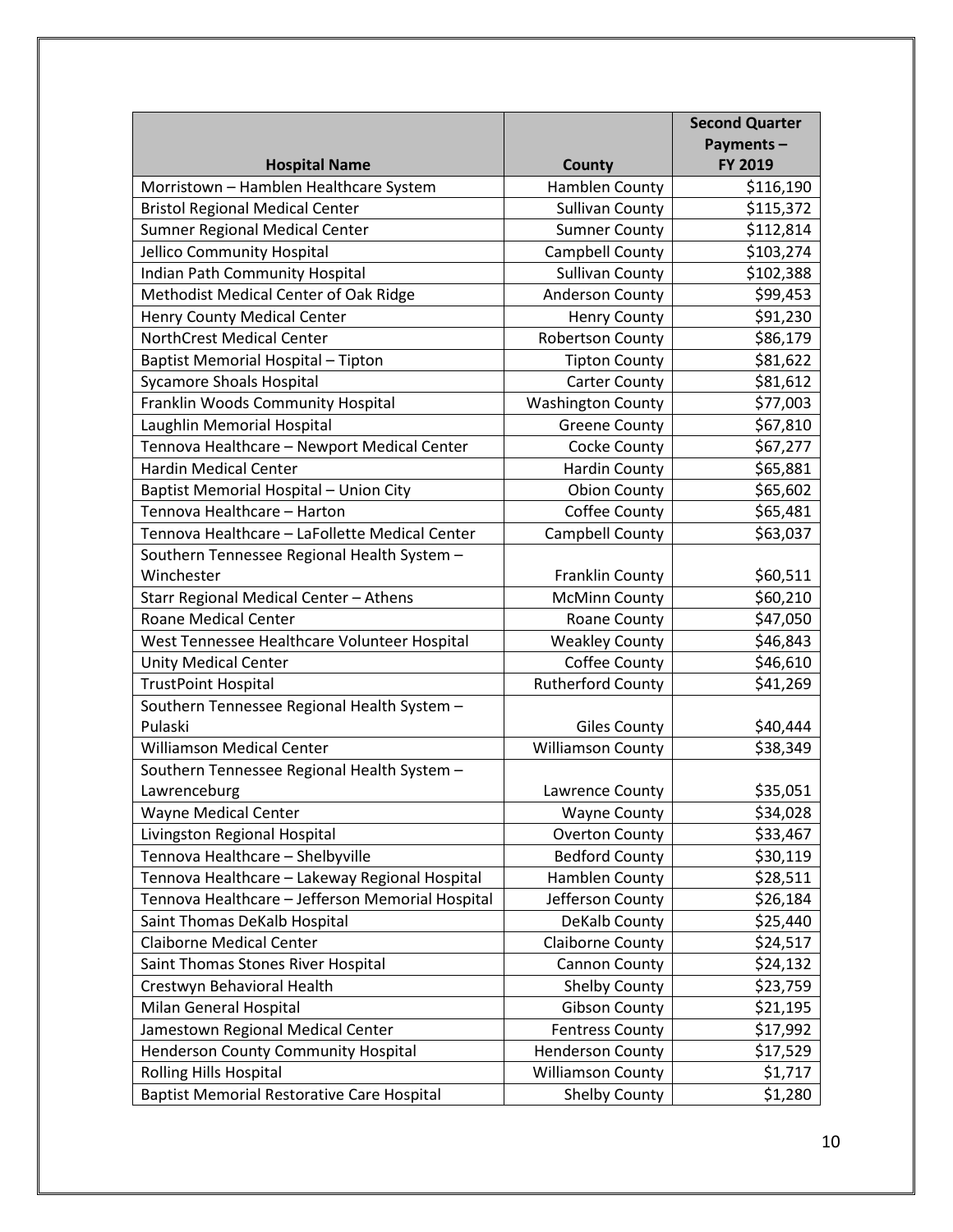|                                                   |                          | <b>Second Quarter</b>       |
|---------------------------------------------------|--------------------------|-----------------------------|
| <b>Hospital Name</b>                              | County                   | Payments-<br><b>FY 2019</b> |
| Siskin Hospital for Physical Rehabilitation       | <b>Hamilton County</b>   | \$1,274                     |
| HealthSouth Rehabilitation Hospital - Kingsport   | <b>Sullivan County</b>   | \$985                       |
| Quillen Rehabilitation Hospital                   | <b>Washington County</b> | \$552                       |
| HealthSouth Rehabilitation Hospital - Chattanooga | <b>Hamilton County</b>   | \$481                       |
| HealthSouth Rehabilitation Hospital - Memphis     | Shelby County            | \$453                       |
| HealthSouth Rehabilitation Hospital - North       |                          |                             |
| Memphis                                           | Shelby County            | \$396                       |
| Kindred Hospital - Chattanooga                    | <b>Hamilton County</b>   | \$308                       |
| Regional One Health Extended Care Hospital        | <b>Shelby County</b>     | \$103                       |
| Spire Cane Creek Rehabilitation Hospital          | <b>Weakley County</b>    | \$67                        |
| Vanderbilt Stallworth Rehabilitation Hospital     | Davidson County          | \$13                        |
| HealthSouth Rehabilitation Hospital - Franklin    | <b>Williamson County</b> | \$5                         |
| <b>TOTAL</b>                                      |                          | \$31,625,000                |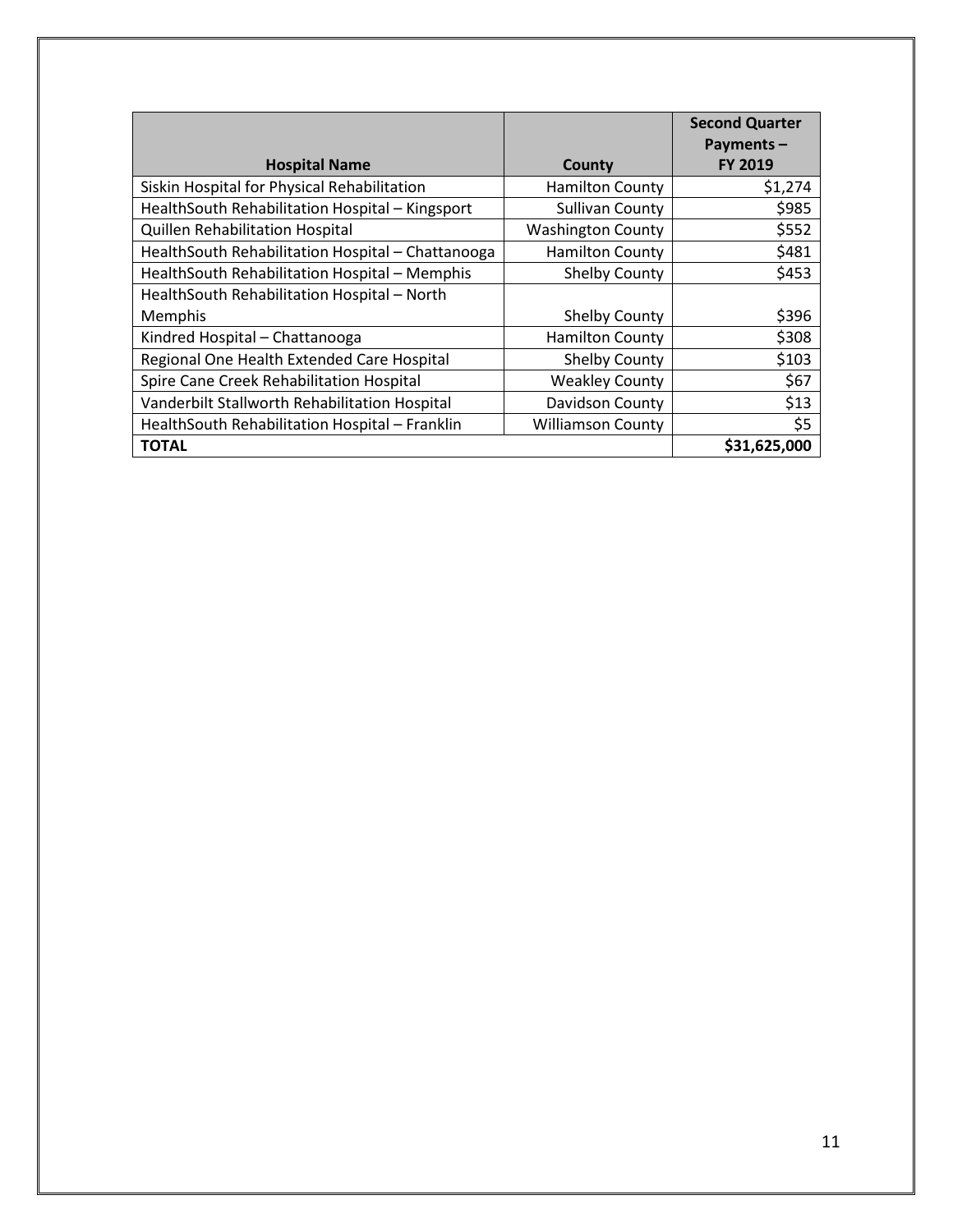#### **Number of Recipients on TennCare and Costs to the State**

During the month of December 2018, there were 1,330,909 Medicaid eligibles and 16,727 Demonstration eligibles enrolled in TennCare, for a total of 1,347,636 persons.

Estimates of TennCare spending for the second quarter of State Fiscal Year 2019 are summarized in the table below.

| <b>Spending Category</b> | Second Quarter FY 2019* |
|--------------------------|-------------------------|
| MCO services**           | \$1,662,451,400         |
| Dental services          | \$41,565,700            |
| Pharmacy services        | \$284,323,100           |
| Medicare "clawback"***   | \$53,747,000            |

*\*These figures are cash basis as of December 31 and are unaudited.*

*\*\*This figure includes Integrated Managed Care MCO expenditures.*

 $\overline{a}$ 

*\*\*\*The Medicare Part D clawback is money that states are required to pay to the federal government to help offset costs the federal government incurs by covering the prescription benefit for enrollees who have both Medicare and Medicaid.*

### **Viability of Managed Care Contractors (MCCs) in the TennCare Program**

**Claims payment analysis.** TennCare's prompt pay requirements may be summarized as shown below.

| <b>Entity</b>      | <b>Standard</b>                                                      | <b>Authority</b>     |
|--------------------|----------------------------------------------------------------------|----------------------|
| <b>MCOs</b>        | 90% of clean claims for payment for services delivered to            | TennCare contract    |
| (services other    | TennCare enrollees are processed and, if appropriate, paid           | and in accordance    |
| than CHOICES       | within 30 calendar days of the receipt of such claims.               | with T.C.A. § 56-32- |
| and ECF            |                                                                      | 126(b)               |
| <b>CHOICES</b> )   | 99.5% of all provider claims are processed, and, if                  |                      |
|                    | appropriate, paid within 60 calendar days of receipt.                |                      |
| <b>MCOs</b>        | 90% of clean electronically submitted Nursing Facility and           | TennCare contract    |
| (CHOICES and       | applicable Home and Community Based Services claims <sup>5</sup> are |                      |
| <b>ECF CHOICES</b> | processed and paid within 14 calendar days of receipt.               |                      |
| services)          |                                                                      |                      |
|                    | 99.5% of clean electronically submitted Nursing Facility and         |                      |
|                    | applicable Home and Community Based Services claims <sup>6</sup> are |                      |
|                    | processed and paid within 21 calendar days of receipt.               |                      |

<span id="page-11-1"></span><span id="page-11-0"></span><sup>&</sup>lt;sup>5</sup> Excludes Personal Emergency Response Systems (PERS), assistive technology, minor home modifications, and pest control claims. Claims for delivery of these services are handled like general MCO claims.  $<sup>6</sup>$  Ibid.</sup>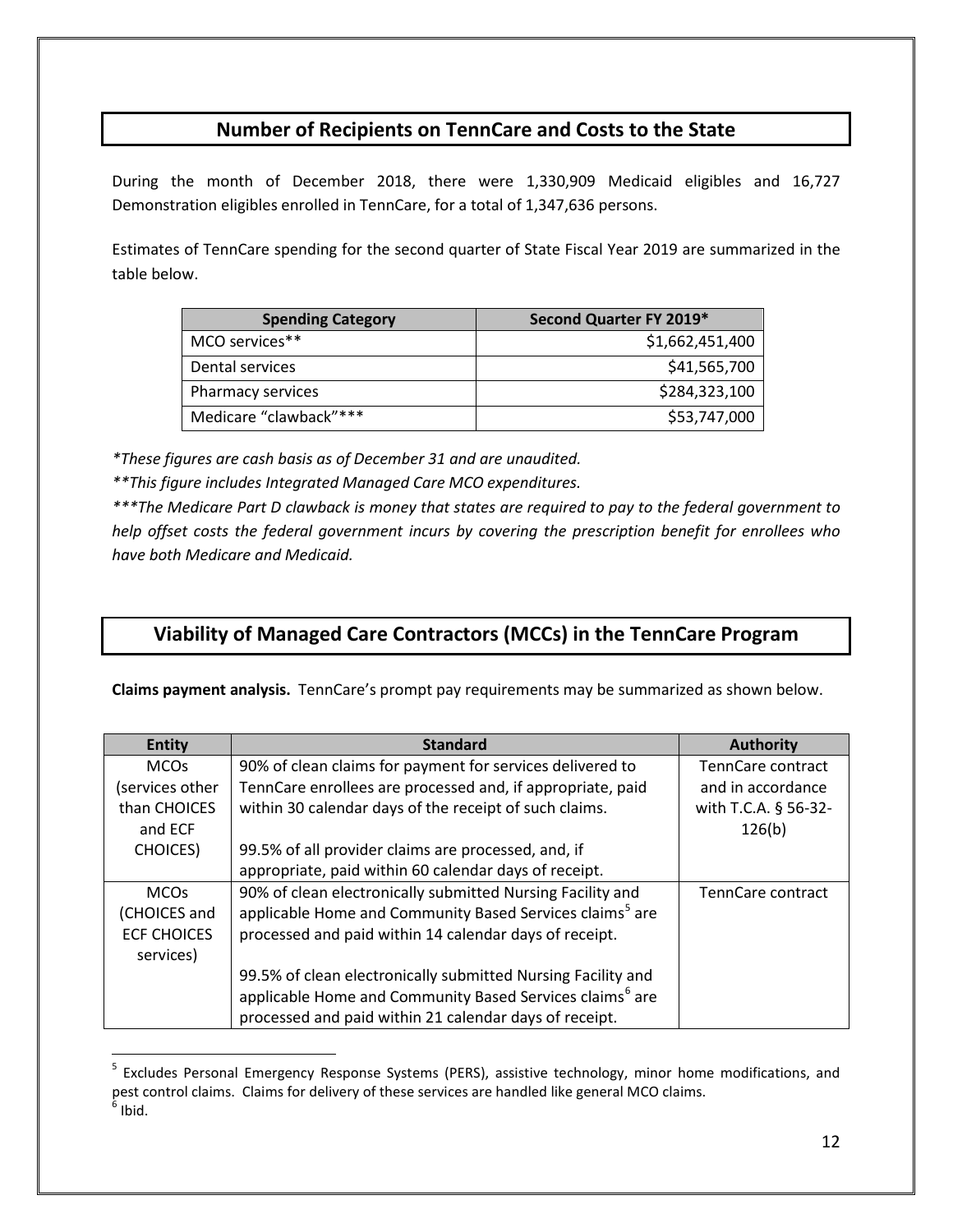| <b>Entity</b>          | <b>Standard</b>                                              | <b>Authority</b>               |
|------------------------|--------------------------------------------------------------|--------------------------------|
| <b>Dental Benefits</b> | 90% of clean claims for payment for services delivered to    | TennCare contract              |
| Manager                | TennCare enrollees are processed, and, if appropriate, paid  | and in accordance              |
| (DBM)                  | within 30 calendar days of the receipt of such claims.       | with T.C.A. § 56-32-<br>126(b) |
|                        | 99.5% of all provider claims are processed, and, if          |                                |
|                        | appropriate, paid within 60 calendar days of receipt.        |                                |
| Pharmacy               | 100% of all clean claims submitted by pharmacy providers are | TennCare contract              |
| <b>Benefits</b>        | paid within 15 calendar days of receipt.                     |                                |
| Manager (PBM)          |                                                              |                                |

The MCOs, the DBM, and the PBM are required to submit monthly claims data files of all TennCare claims processed to the Tennessee Department of Commerce and Insurance (TDCI) for verification of statutory and contractual prompt pay compliance. The plans are required to separate their claims data by claims processor (e.g., MCO, vision benefits manager, etc.). Furthermore, the MCOs are required to identify separately non-emergency transportation (NEMT) claims in the data files. Finally, the MCOs are required to submit separate claims data files representing a subset of electronically submitted Nursing Facility and applicable Home and Community Based Services claims for CHOICES and ECF CHOICES enrollees. TDCI then performs an analysis and reports the results of the prompt pay analyses by NEMT and CHOICES and ECF CHOICES claim types, by claims processor, and by total claims processed for the month.

If an MCO does not comply with the prompt pay requirements based on the total claims processed in a month, TDCI has the statutory authority to levy an administrative penalty of \$10,000 for each month of non-compliance after the first instance of non-compliance was reported to the plan. The Division of TennCare may also assess liquidated damages pursuant to the terms of the TennCare Contract. If the DBM and PBM do not meet their contractual prompt pay requirements, only TennCare may assess applicable liquidated damages against these entities.

**Net worth and company action level requirements.** According to Tennessee's "Health Maintenance Organization Act of 1986" statute (T.C.A. § 56-32-101 *et seq.*), the minimum net worth requirement for each TennCare MCO is calculated based on premium revenue reported on the National Association of Insurance Commissioners (NAIC) Annual Financial Statement for the most recent calendar year, as well as any TennCare payments made to the MCO that are not reported as premium revenue.

During the October-December 2018 quarter, the MCOs submitted their NAIC Third Quarter 2018 Financial Statements. As of September 30, 2018, TennCare MCOs reported net worth as indicated in the table below.<sup>[7](#page-12-0)</sup>

<span id="page-12-0"></span> $<sup>7</sup>$  The "Net Worth Requirement" and "Reported Net Worth" figures in the table are based on the MCOs' company-</sup> wide operations, not merely their TennCare operations.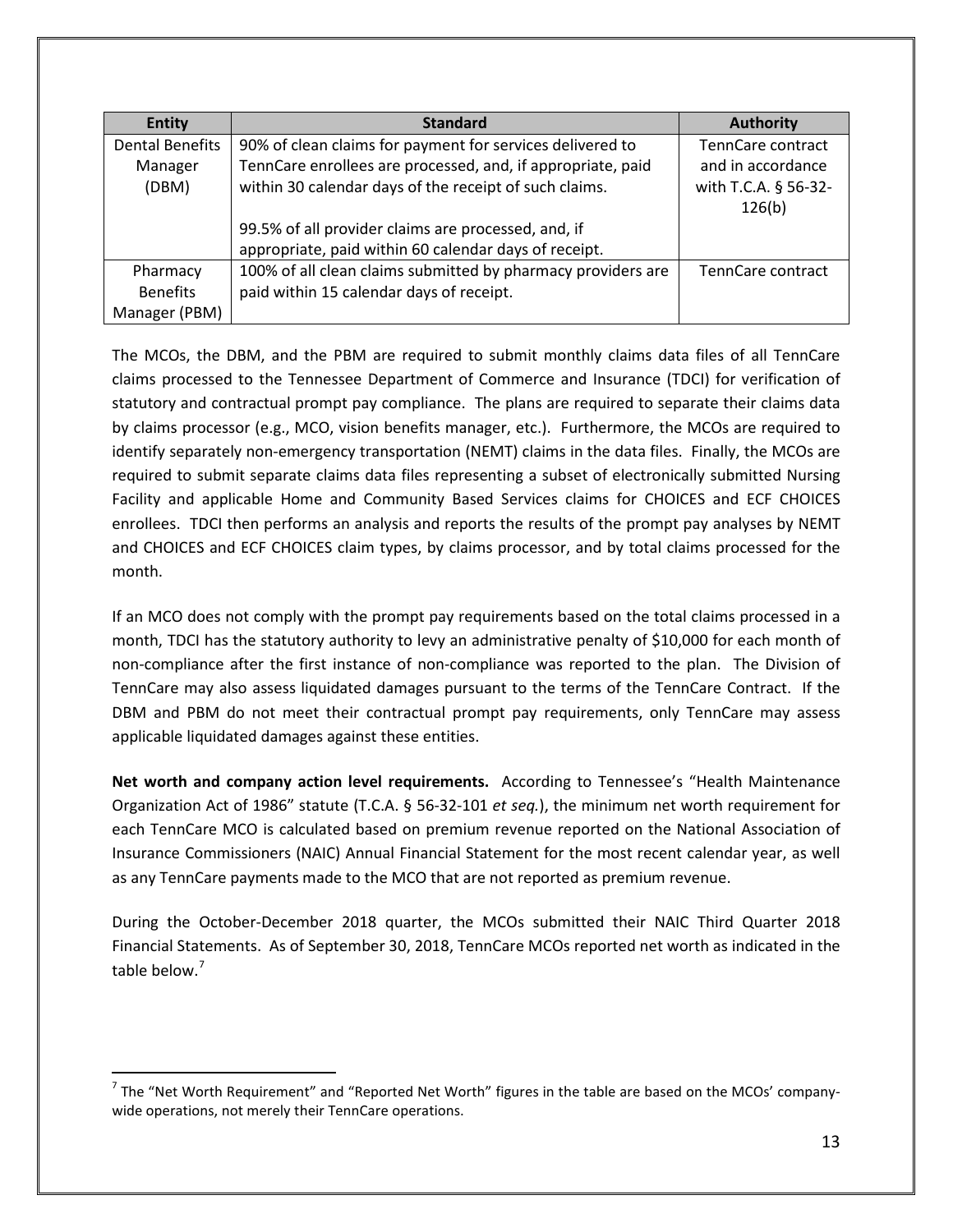| <b>MCO</b>                            | <b>Net Worth</b> | Reported         | Excess/       |
|---------------------------------------|------------------|------------------|---------------|
|                                       | Requirement      | <b>Net Worth</b> | (Deficiency)  |
| Amerigroup Tennessee                  | \$30,058,528     | \$174,899,598    | \$144,841,070 |
| UnitedHealthcare Plan of the River    | \$65,141,772     | \$413,591,867    | \$348,450,095 |
| Valley (UnitedHealthcare Community    |                  |                  |               |
| Plan)                                 |                  |                  |               |
| Volunteer State Health Plan (BlueCare | \$47,825,838     | \$443,749,728    | \$395,923,890 |
| & TennCare Select)                    |                  |                  |               |

During the October-December 2018 quarter, the MCOs were also required to comply with Tennessee's "Risk-Based Capital for Health Organizations" statute (T.C.A. § 56-46-201 *et seq.*). Risk-based capital (RBC) involves a method of calculating the minimum amount of capital necessary for a health entity to support its overall business operations depending on its size and risk profile. A health entity with a higher amount of risk is required to hold a higher amount of capital. The RBC statute gives TDCI the authority and mandate to use preventive and corrective measures that vary depending on the amount of capital deficiency indicated by the RBC calculations. A "Company Action Level" deficiency (defined at T.C.A. § 56-46-203(a)) would require the submission of a plan to correct the entity's capital deficiency.

The following table compares the MCOs' net worth to the Company Action Level requirements as of September 30, 2018:

| <b>MCO</b>                            | <b>Company Action</b> | Reported         | Excess/       |
|---------------------------------------|-----------------------|------------------|---------------|
|                                       | Level                 | <b>Net Worth</b> | (Deficiency)  |
| Amerigroup Tennessee                  | \$110,985,558         | \$174,899,598    | \$63,914,040  |
| UnitedHealthcare Plan of the River    | \$221,464,280         | \$413,591,867    | \$192,127,587 |
| Valley (UnitedHealthcare Community    |                       |                  |               |
| Plan)                                 |                       |                  |               |
| Volunteer State Health Plan (BlueCare | \$160,340,902         | \$443,749,728    | \$283,408,826 |
| & TennCare Select)                    |                       |                  |               |

All TennCare MCOs met their minimum net worth requirements and Company Action Level requirements as of September 30, 2018.

#### **Success of Fraud Detection and Prevention**

The mission of the Tennessee Office of Inspector General (OIG) is to identify, investigate, prosecute, and arrest persons who commit fraud or abuse against the TennCare program and to recoup money owed to the State of Tennessee.The OIG receives case information from a variety of sources, including local law enforcement, the Division of TennCare, Health Related Boards, the Department of Human Services (DHS), other State agencies, health care providers, MCCs, and the general public via the OIG website, fax, written correspondence, and phone calls to the OIG hotline. Cases adjudicated during a particular fiscal year may have no relationship to dates of arrest during the same year. Selected statistics for the second quarter of Fiscal Year 2019 are as follows: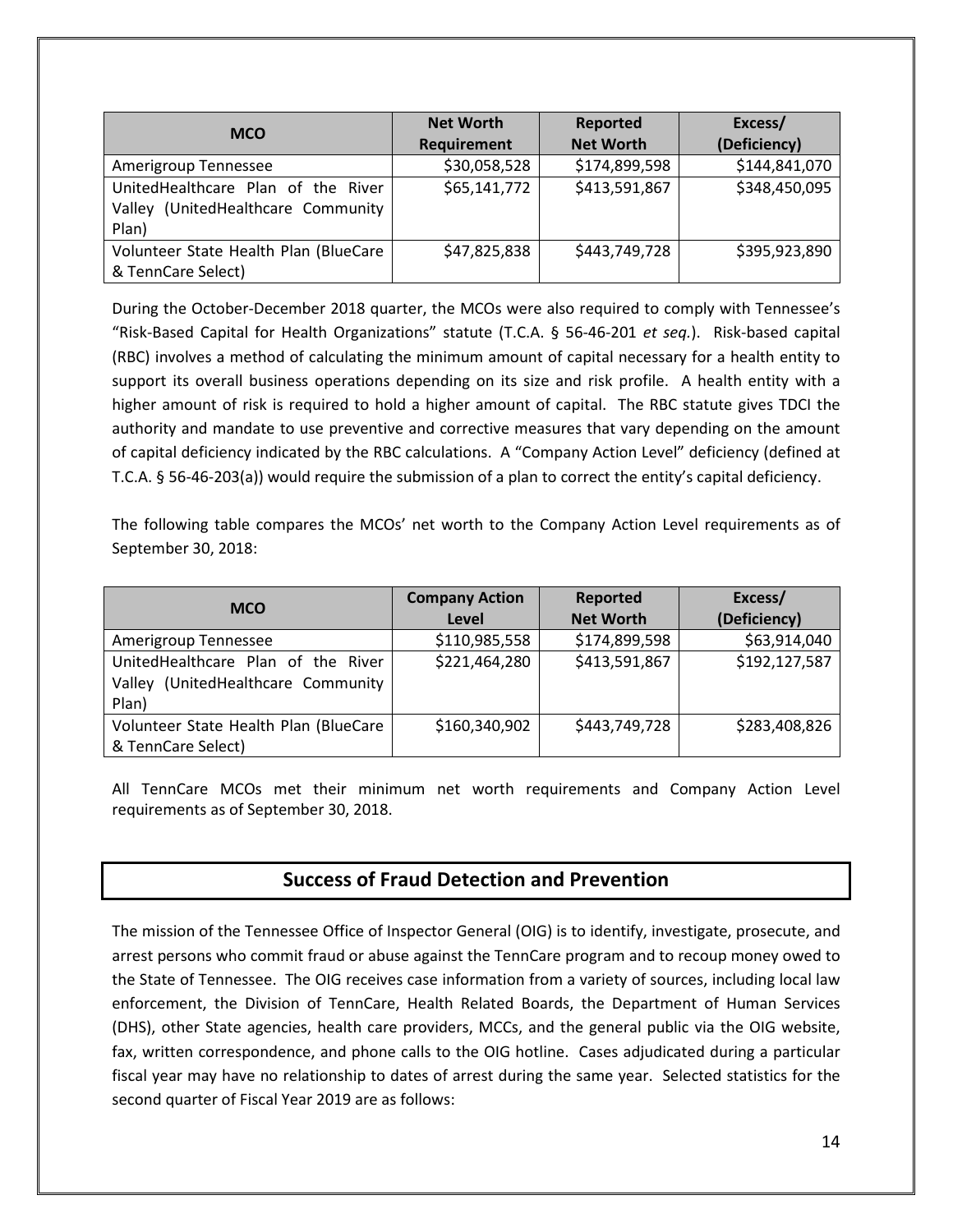| <b>Fraud and Abuse Allegations</b>                           | <b>Second Quarter FY 2019</b> |
|--------------------------------------------------------------|-------------------------------|
| <b>Fraud Allegations</b>                                     | 663                           |
| Abuse Allegations*                                           | 515                           |
| <b>Arrest/Conviction/Judicial Diversion</b><br><b>Totals</b> | <b>Second Quarter FY 2019</b> |
| Arrests                                                      | 23                            |
| Convictions                                                  | 23                            |
| <b>Judicial Diversions</b>                                   | 4                             |

*\* Abuse cases may be referred to the appropriate Managed Care Contractor (MCC), the Division of TennCare, or DHS for further review/action.*

| <b>Criminal Court Fines and Costs Imposed</b>  | <b>Second Quarter FY 2019</b> |
|------------------------------------------------|-------------------------------|
| <b>Court Costs &amp; Taxes</b>                 | \$4,045                       |
| <b>Fines</b>                                   | \$8,250                       |
| Drug Funds/Forfeitures                         | \$133                         |
| <b>Criminal Restitution Ordered</b>            | \$70,112                      |
| Criminal Restitution Received <sup>8</sup>     | \$122,169                     |
| <b>Civil Restitution/Civil Court Judgments</b> | <b>Second Quarter FY 2019</b> |
| Civil Restitution Ordered <sup>9</sup>         | \$0                           |
| Civil Restitution Received <sup>10</sup>       | \$5,752                       |
| Civil - Administrative Fee                     | \$1,074                       |

| <b>Recommendations for Review</b>         | <b>Second Quarter FY 2019</b> |
|-------------------------------------------|-------------------------------|
| Recommended TennCare Terminations $^{11}$ | 59                            |
| Potential Savings $^{12}$                 | \$239,679                     |

#### **Program Totals**

The following table identifies monies ordered by the courts as a direct result of TennCare fraud investigations conducted by the OIG since its inception in 2004. Some of these forms of restitution relate to types of fraud (e.g., food stamps) that do not relate directly to the TennCare program but that were discovered and prosecuted by OIG during the course of a TennCare fraud investigation.

<span id="page-14-1"></span><span id="page-14-0"></span><sup>&</sup>lt;sup>8</sup> Restitution may have been ordered in a fiscal year other than the one in which payment was actually received.<br><sup>9</sup> This total reflects dollars identified for recoupment by the OIG in such non-criminal contexts as civil administrative hearings, and voluntary reimbursements to TennCare.<br> $^{10}$  Restitution may have been agreed to in a fiscal year other than the one in which payment was actually received.

<span id="page-14-3"></span><span id="page-14-2"></span><sup>&</sup>lt;sup>11</sup> Recommendations that enrollees' TennCare coverage should be terminated are sent to the Division of TennCare for review and determination of appropriate action. These recommendations are based on information received and reviewed by the OIG. TennCare determines whether these referrals meet the criteria for termination. Reviews of these recommendations must factor in some limitations, such as the inability to disenroll individuals in certain federally protected categories.

<span id="page-14-4"></span> $^{12}$  Potential savings are determined by multiplying the number of enrollees whose coverage would be terminated, assuming all of the State's criteria for termination are met, by the average annual cost per enrollee for MCO, pharmacy, and dental services (currently estimated by TennCare to be \$4,062.36).